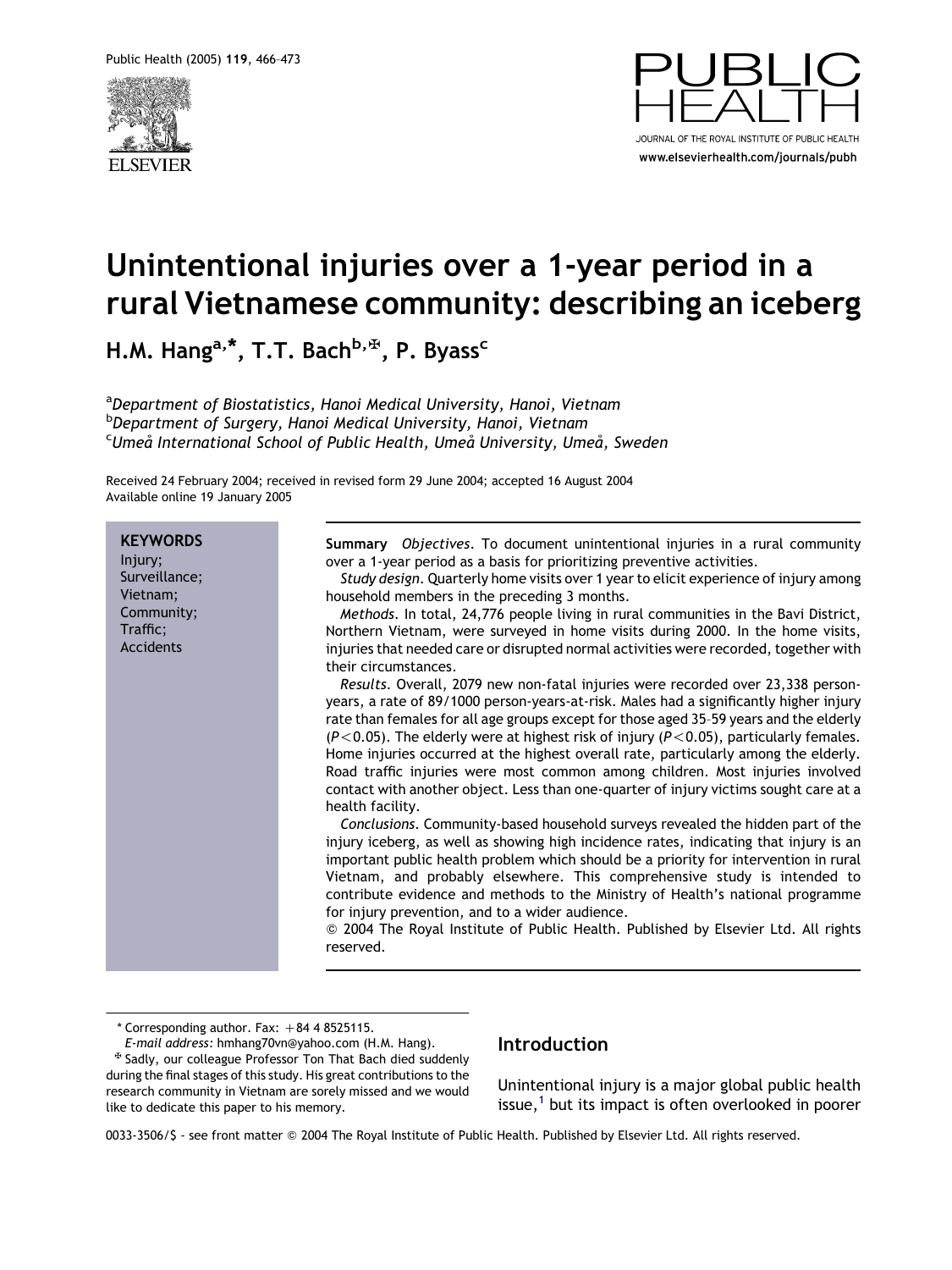countries due to inadequate or inaccessible health facilities and a lack of reporting systems. $<sup>2</sup>$  $<sup>2</sup>$  $<sup>2</sup>$  Actual</sup> incidence thus varies considerably with recorded injuries in different settings, and statistical reports often only present the tip of the iceberg.<sup>[3](#page-6-0)</sup> Reported patterns of injury that rely on retrospective health facility data should certainly be regarded with suspicion. Furthermore, rapid development and industrialization in many countries is profoundly affecting patterns of injury as occupational and lifestyle hazards change.[4](#page-6-0)

In Vietnam, injuries are an increasing problem, particularly since Doi Moi political reforms started in 1986. From 1989 to 1998, police statistics showed an increase of 274% in fatal road traffic accidents and 404% in injuries. The rate of traffic accidents increased from 7.1 per 1000 inhabitants to 24.9, and fatalities rose from 3.9 to 7.4, giving Vietnam one of the highest rates in the world. $5$  According to the Traffic Safety Community, there were 10,477 deaths due to traffic accidents in 2001.<sup>[6](#page-6-0)</sup> The crude injury mortality rate in Vietnam was estimated to be 189/100,000 person-years from a cross-sectional survey.<sup>[7](#page-6-0)</sup> Injury data from non-comparable sources have been variously reported from the Ministry of Health, the Ministry of Labour, Invalidity and Social Welfare, the Ministry of Transport and others.<sup>8</sup> This makes the planning and implementation of effective injury prevention very difficult. The Ministry of Health also initiated a national programme on injury prevention and safe communities in 1996, achieving remarkable results within a short time, although further studies and improvements are needed. Therefore, a priority for policy development is epidemiological research at the household level, to establish a more complete community-based picture of injuries in Vietnam<sup>[9](#page-6-0)</sup> and thus characterize the submerged part of the iceberg.

An epidemiological field laboratory was established in Northern Vietnam in 1999. This study used that framework, building on a previously reported pilot study that presented methods and patterns of injury elicited from a single household survey using 3-month recall.<sup>[10](#page-6-0)</sup> A longitudinal picture of household injury events during the year 2000 has been compiled from four quarterly surveys to give a comprehensive picture of all types and circumstances, and to identify risk groups, hazardous environments and major causes of unintentional injury in a defined rural Vietnamese community.

### Methods

The study took place in Bavi District, Hatay Province, 60 km west of Hanoi, in Northern Vietnam. Bavi District has 32 communes and covers 410  $km^2$ , including lowland, highland and mountainous areas, with a total population of approximately 235,000 in 1999. The commune is the lowest level of local government organization. In this mainly rural area, farming and livestock breeding are the main economic activities of 81% of the people, and the major products are wet rice, cassava, corn, soybean, green beans and fruit. The main income is from rice production, averaging 290 kg/person/year in 1996 (equivalent to approximately US\$ 40). An epidemiological field laboratory was established in Bavi District in 1999, called FilaBavi. Surveillance initially covered about 51,000 people living in 11,000 households in a dynamic cohort formed by randomly selecting village clusters with probability proportional to size. This surveillance site is described in detail elsewhere.<sup>[11](#page-6-0)</sup>

The following definitions were used in this study. Injury denoted the somatic medical consequences of an accident. An accident was defined as 'a sudden, unexpected series of undesired occurrences in the interplay between individual and environment which led to personal injury'.<sup>[12](#page-6-0)</sup> The definition excluded intentional injuries. Unintentional injuries typically comprised road traffic accidents, poisonings, falls, burnings, scaldings, drownings and submersions, accidents caused by machinery, cutting and piercing instruments, plus all other accidents including late effects, drugs and medications causing adverse effects.

The injury questionnaire included details of place and mechanism of injury together with victims' activity at the time of injury according to the Nordic Medico-Statistical Committee (NOMESCO) classification.[13](#page-6-0) Additional information on care-seeking behaviour, severity and consequences of injury was collected. Free-text descriptions were used to cross check information coded by interviewers. Background variables were available from routine FilaBavi surveillance. FilaBavi fieldworkers were specially trained for the injury questions and performed quarterly interviews in respondents' homes. At each interview, heads of household were asked whether any household member had sustained any non-fatal injury in the last 3 months, with the intention of interviewing each injury victim individually. If the injury victim was not at home or was a child (under 15 years), the head of the household or a household member who knew about the injury was interviewed as a proxy respondent.

An injury was included in the study when it was serious enough to meet any of the following conditions: need for any kind of medical care; need to stay in bed for at least 1 day; or need to stop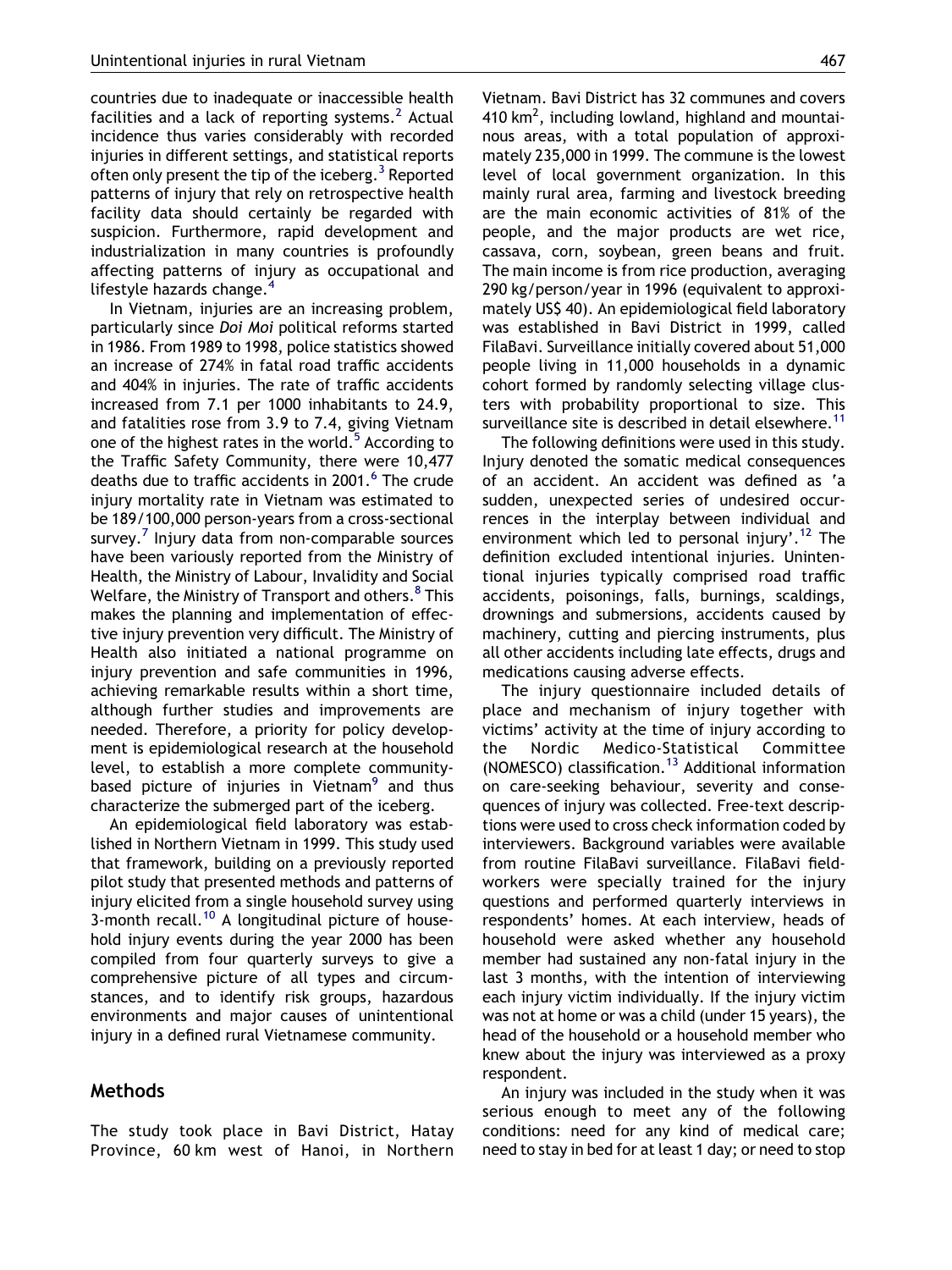regular work or activity for at least 1 day after injury. Injuries were also categorized according to the place and the main activity performed by the victim at the time of injury.

Data quality control was monitored by the researchers and five full-time field supervisors. The field supervisors had various types of medical qualification and were trained to detect and deal with problems in the field. The researchers checked 15% of all completed questionnaires randomly. If information was missing or errors were detected, the supervisors as well as the researchers returned the questionnaires to the interviewers for correction. To assess the reliability of collected information, 5% of the study population, selected at random, was re-interviewed. No major problems were identified.

Using FilaBavi as a sampling frame, our previous pilot study identified 23,807 individuals in 30 village clusters as a target population for a household injury interview, and this same sample was retained as the basis for the four quarterly injury incidence surveys described here. Thus, in principle, each household in the sample was under surveillance for a 1-year period, more or less corresponding to the year 2000. However, in practice, interviews had to be staggered as illustrated in [Fig. 1,](#page-2-0) and a minority of individuals were only present for part of the year as a result of births, deaths and migrations. Using this approach, it was possible to determine personyears-at-risk (PYAR) on an individual basis as the denominator for injury incidence.

Data were managed using Epi-Info version 6.04 and dBase IV, and analysed using Cohort (Umeå University) and Stata. Injury incidence rates and 95% confidence intervals were calculated. Rate ratios for gender, age/occupation groups and geographic areas were determined using a Poisson



<span id="page-2-0"></span>Figure 1 Conceptual framework of quarterly surveillance over a 1-year period on an individual basis.

regression model. Significant differences between incidence rates were noted where the 95% confidence interval of the rate ratio excluded unity.

The Research Ethics Committee at Umeå University gave ethical approval for the FilaBavi household surveillance system, including data collection on vital statistics (reference number 02-420). Specific approval for the injury investigation was given by Karolinska Institute, Stockholm, and by the Ministry of Health, Hanoi. Informed consent for the interviews was obtained from heads of household and injury victims by the interviewers.

#### Results

In total, 24,776 people living in the study area were surveyed. Of these, 1917 reported 2079 new nonfatal injuries during the four 3-month periods of observation. Recall of injuries diminished considerably over each 3-month period, particularly for mild injuries (defined as incapacitating the victim for less than 1 week), as shown aggregated in [Fig. 2.](#page-2-0) Over the whole period, 136 people were injured twice and 13 were injured three times. This pattern of injury recurrence among individuals differed significantly from a Poisson distribution, in which 82 individuals would have been expected to sustain multiple injuries ( $P < 0.001$ ). There were 23,338 person-years observed among 24,776 people (mean individual time of observation 0.94 years). The majority (59%) of the person-time was in the working age group (15–59 years). The male to female population ratio was 0.93:1. The overall rate of injuries was 89/1000 PYAR (95% CI 85–93/



Figure 2 The effect of recall over a 3-month period in reporting injuries, by severity (mild injuries defined as incapacity for less than 1 week), in a rural Vietnamese community.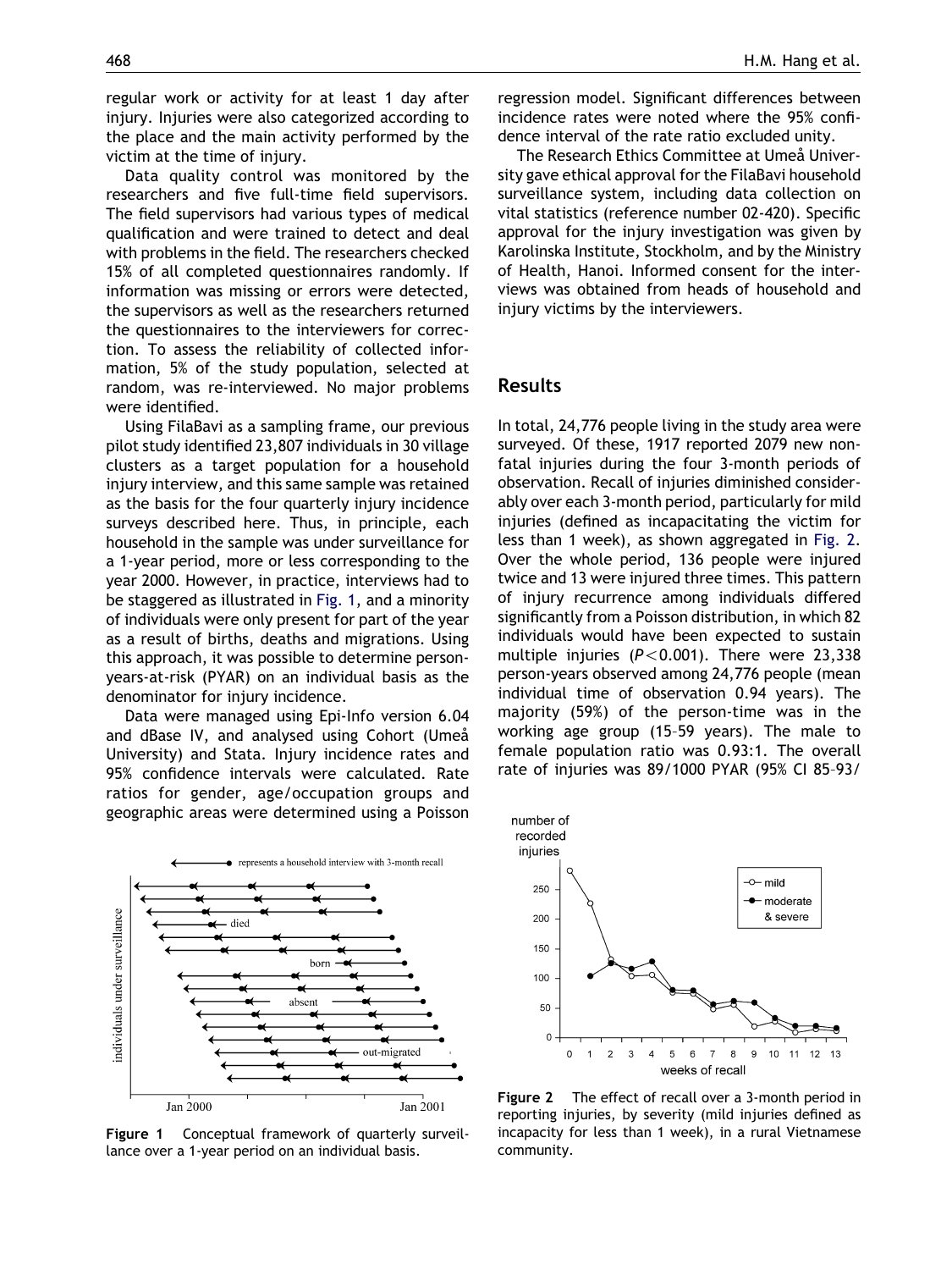| group     | (95% CI)                   | Incidence rates per 1000 person-years-at-risk |                            |
|-----------|----------------------------|-----------------------------------------------|----------------------------|
| (years)   | Males                      | <b>Females</b>                                | <b>Total</b>               |
| $0 - 4$   | 77 $(60-95)^a$             | 48 (33-62)                                    | $63(52-75)$                |
| $5 - 14$  | 130 (117-144) <sup>a</sup> | $62(53-72)$                                   | 97 (88-105)                |
| $15 - 34$ | 105 (95-115) <sup>a</sup>  | 62 (54-70)                                    | 83 (77-90)                 |
| $35 - 59$ | 94 (83-105)                | 82 (72-92)                                    | 87 (80-95)                 |
| $60+$     | $91(72-111)$               | 126 (108-142) <sup>a,b</sup>                  | 113 (100-126) <sup>b</sup> |
| Total     | 105 (99-111) <sup>a</sup>  | 75 (70-79)                                    | 89 (85-93)                 |

<sup>b</sup> Significantly higher incidence rate among age groups.

1000), shown by age and gender in [Table 1.](#page-3-0) Males had a higher injury rate than females for all age groups except for those aged 35–59 years and old people aged 60 years and above  $(P< 0.05)$ . The elderly were at highest risk of injury  $(P< 0.05)$ . Some seasonal variation was observed in overall injury rates, with monthly rates ranging from 57 to 115/1000 PYAR.

[Table 2](#page-3-0) shows some basic risk factors for injury, presented as bivariate rate ratios and multivariate

(adjusted) ratios, using a Poisson regression model in which individual person-time was the rate multiplier. Age and occupation have been combined into a single factor so that children and elderly people can be seen alongside different adult occupational groups. Gender, age/occupation and geographic area were all significantly related to the risk of injury. The lowest overall risk was observed in adult women engaged in service industries in the highlands (RR 0.49), and the highest was observed among elderly men in the mountains (RR 1.6).

Severe injuries, defined as causing a temporary disability for at least 30 days, comprised 7.8% of the total, whilst 35.4% were moderate injuries (7–29 days' disability). The first care-seeking behaviour following injury involved public health services in only 476 cases (22.9%). The relationship between severity and care-seeking behaviour is shown in [Table 3.](#page-3-0)

Incidence rates by circumstances and mechanism of injury according to the NOMESCO classification, presented by age/occupation groups, are shown in [Table 4.](#page-4-0) Home injuries had the highest aggregate rate (37/1000 PYAR), followed by road traffic injuries and work-related injuries. Home injuries among the elderly were particularly frequent

| Parameter       | Value                | Bivariate rate ratio<br>(95% CI) | Multivariate rate ratio<br>(95% CI) |  |
|-----------------|----------------------|----------------------------------|-------------------------------------|--|
| Gender          | Male                 | 1, reference                     | 1, reference                        |  |
|                 | Female               | $0.72(0.66-0.78)$                | $0.70(0.64-0.77)$                   |  |
| Age/occupation  | 15-59 years–farmers  | 1, reference                     | 1. reference                        |  |
|                 | 15-59 years-services | $0.74(0.58-0.94)$                | $0.72(0.56-0.91)$                   |  |
|                 | 15-59 years-others   | $0.91(0.80-1.03)$                | $0.82(0.72-0.94)$                   |  |
|                 | $<$ 15 years         | $1.06(0.95-1.07)$                | $1.02(0.92 - 1.13)$                 |  |
|                 | $\geq$ 60 years      | $1.22(1.06-1.40)$                | $1.26(1.10-1.45)$                   |  |
| Geographic area | Lowlands             | 1, reference                     | 1, reference                        |  |
|                 | <b>Highlands</b>     | $0.97(0.87-1.08)$                | $0.97(0.87-1.08)$                   |  |
|                 | <b>Mountains</b>     | $1.28(1.14-1.44)$                | $1.30(1.15-1.47)$                   |  |

Table 2 Risk factors for injury in a rural Vietnamese community, expressed as multiplicative injury rate ratios from a Poisson regression model (95% confidence intervals).

Table 3 Numbers of injuries (%) by severity in relation to first care-seeking behaviour in a rural Vietnamese community during 2000.

<span id="page-3-0"></span>

| Care-seeking<br>behaviour   | Severity of injury                 |                                    |                                  |              |  |
|-----------------------------|------------------------------------|------------------------------------|----------------------------------|--------------|--|
|                             | Severe $(30 +$ days<br>disability) | Moderate (7-29 days<br>disability) | Mild $(< 7$ days di<br>sability) | All injuries |  |
| <b>Health services</b>      | 83 (51.2%)                         | 206 (28.0%)                        | 187 (15.8%)                      | 476 (22.9%)  |  |
| Other providers             | 53 (32.7%)                         | 199 (27.0%)                        | 208 (17.6%)                      | 460 (22.1%)  |  |
| None or self-treat-<br>ment | 26(16.0%)                          | 331 (45.0%)                        | 786 (66.6%)                      | 1143 (55.0%) |  |
| Total                       | 162 (100%)                         | 736 (100%)                         | 1181 (100%)                      | 2079 (100%)  |  |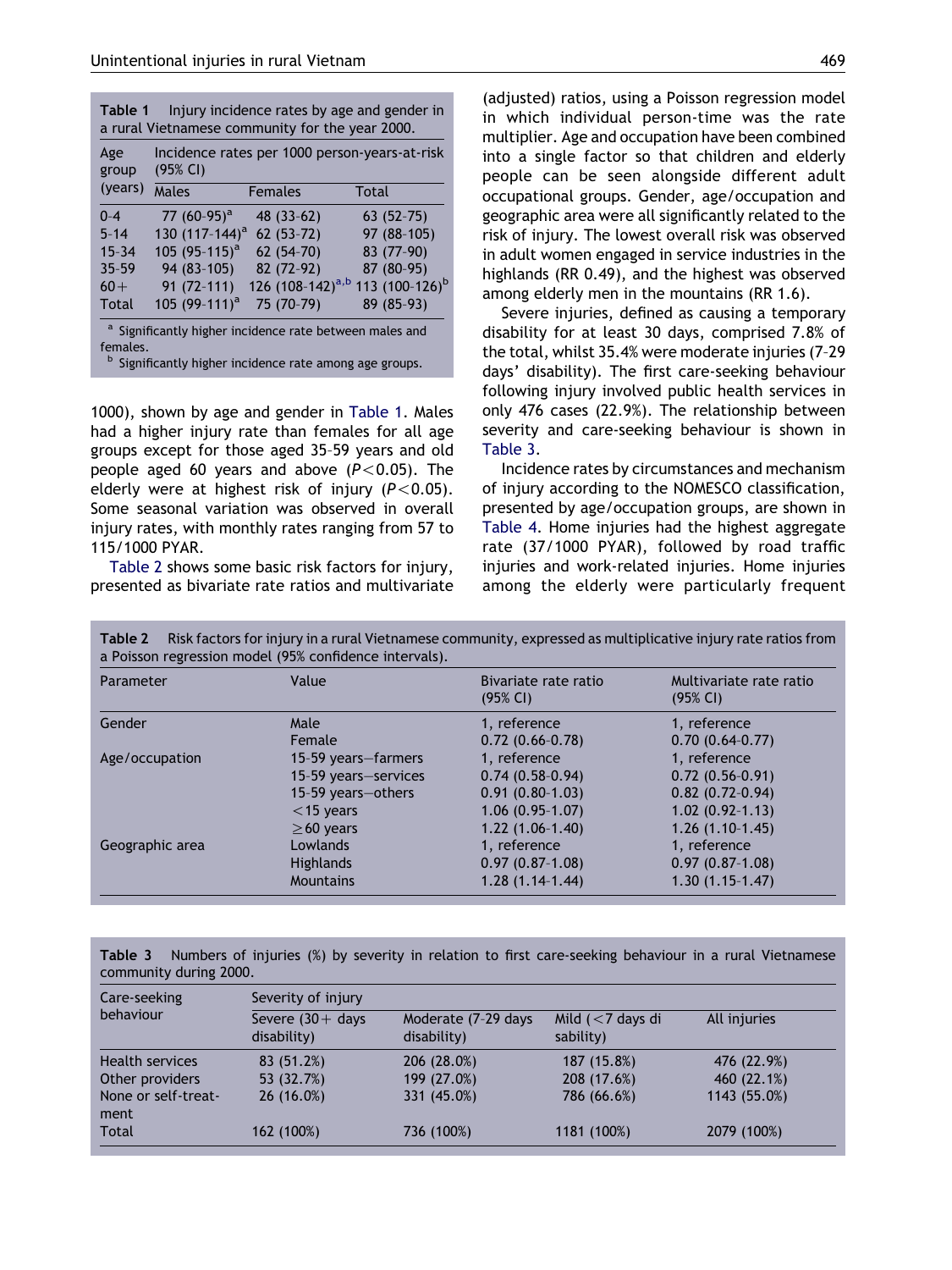|                         | Age (years)/occupation group |                    |                       |              | <b>Total</b>   |             |
|-------------------------|------------------------------|--------------------|-----------------------|--------------|----------------|-------------|
|                         | $0 - 14$                     | 15-59 farm-<br>ers | $15-59$ ser-<br>vices | 15-59 others | $60+$          |             |
| Circumstances of injury |                              |                    |                       |              |                |             |
| Home                    | $34(30-38)$                  | $31(28-35)$        | $24(15-33)$           | $32(27-38)$  | 76 $(66-87)^a$ | $37(35-39)$ |
| Road traffic            | $30(26-34)$                  | $24(21-27)$        | $27(18-37)$           | 24 (19-29)   | $21(16-27)$    | $26(24-28)$ |
| Work-related            | $4(2-5)$                     | 26 $(23-29)^a$     | $8(3-13)$             | $17(13-21)$  | $11(7-15)$     | $15(14-17)$ |
| School                  | 11 $(8-13)^a$                |                    | $0.5(0-1)$            | $3(1-4)$     |                | $4(3-5)$    |
| <b>Others</b>           | $11(8-13)$                   | $6(4-8)$           | $5(1-9)$              | $9(6-12)$    | $2(0.4-4)$     | $7(6-9)$    |
| Mechanism of injury     |                              |                    |                       |              |                |             |
| Cutting, crushing       | $16(13-19)$                  | $24(20-27)$        | $11(5-18)$            | $22(17-26)$  | $16(11-21)$    | $20(18-22)$ |
| Hit by contact with     | $33(29-37)$                  | $42(38-46)$        | $33(23-44)$           | $39(32-45)$  | $30(23-37)$    | 38 (36-41)  |
| object etc.             |                              |                    |                       |              |                |             |
| <b>Fall</b>             | $25(21-28)$                  | $18(15-21)$        | $14(7-21)$            | $19(15-23)$  | 64 $(54-74)^a$ | $25(23-27)$ |
| Burn and scald          | $8(6-10)$                    | $2(1-3)$           | $3(0-6)$              | $3(1-4)$     | $2(0-4)$       | $4(3-5)$    |
| <b>Others</b>           | $2(1-3)$                     | $2(1-3)$           | $3(0-6)$              | $3(1-5)$     | $0.4(0-1)$     | $2(2-3)$    |

Table 4 Incidence of injury/1000 person-years-at-risk (95% CI), by circumstances and mechanisms of injury and age/occupation group, in a rural Vietnamese community during 2000.

Significantly higher incidence rate compared with other age/occupation groups.

(76/1000 PYAR) and work-related injuries were particularly associated with agriculture (26/1000 PYAR). Road traffic injuries were most common among children (30/1000 PYAR). Being hit by another object was the most common mechanism in all age/occupation groups except for the elderly, where falls dominated. Falls that took place in the home represented a major proportion of injuries among the elderly. Bicycles were involved in almost half of the cases of road traffic injuries (48%) and motorcycles were involved in 25%, while only three injuries (0.5%) occurred in people travelling in vehicles. Traffic accidents generally resulted in longer periods of disability compared with other types of injuries. Among work-related injuries, being hit by objects was the most common cause (42%). Cuts to the feet accounted for 62% of workrelated injury cases, often related to farmers stepping on broken glass or glazed terracotta in their fields.

The purpose of the activity that the victim was engaged in at time of injury was recorded. The majority of the injuries occurred during unpaid work such as cooking, household maintenance and caring for children (35%), followed by road travel (32%) and working for income (12%). Females were more often injured during unpaid work.

# **Discussion**

<span id="page-4-0"></span>Even though this study only recorded injuries that needed care or disrupted normal activities, and despite an obvious decline in incidence between each quarterly survey, assumed to represent recall bias, an incidence approaching one in 10 of the population per annum was recorded. Since less than one in four of these injury victims used the public health services, the burden of injury in this Vietnamese community was both huge and largely unseen, truly an iceberg scenario.

Considerably higher rates of injury occurred among males compared with females, at least during childhood and working life, probably reflecting gender stereotypes that influence behaviour and working patterns. However, the overall findings show that both genders of all ages were subject to a considerable burden of unintentional injury. Those living in mountainous areas were more likely to be injured, although they enjoyed lower overall mortality than the populations of other areas.<sup>[14](#page-6-0)</sup> Our multivariate modelling of gender, age/occupation and area did not show major interactions between these factors, although each was significantly related to injury incidence. Some individuals were prone to repeated injury.

Severity of injury, as expressed by the time for which the victim was incapacitated, was very strongly related to care-seeking behaviour. Whilst this is an area that could be pursued further, our findings here show that there are clear patterns of care-seeking which presumably follow a well-developed sense of self-awareness of the nature of an injury at the time of its occurrence. Further research may be needed to understand whether the large proportion (67%) of mild injury victims who did not seek care followed that path because of either perceived shortcomings or inaccessibility of health services.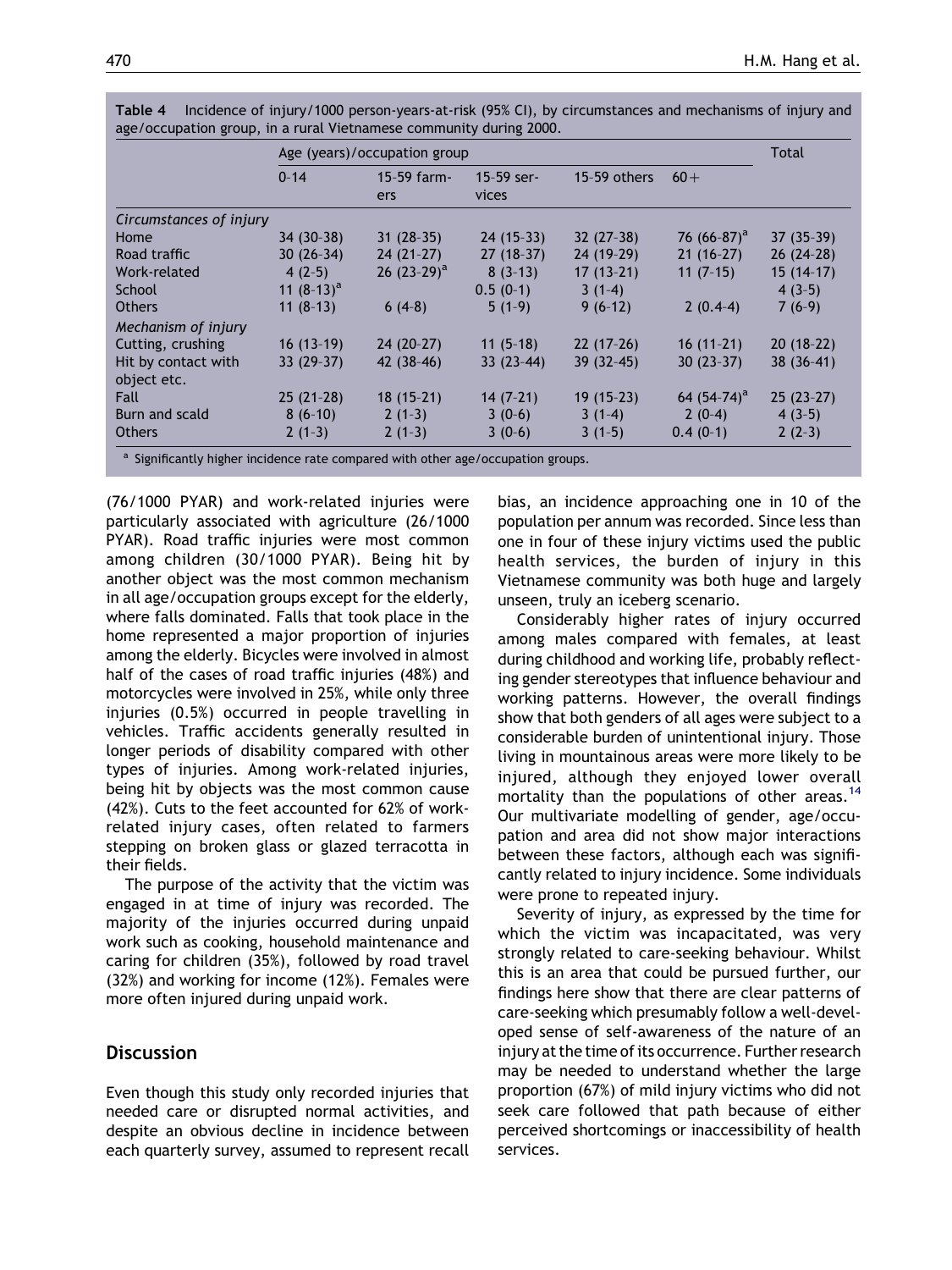Our incidence rate of 89/1000 PYAR is consistent with other studies in developing countries. For example, Sathiyasekaran found an unintentional injury incidence of 121/1000 PYAR in an urban slum in Madras, India<sup>[15](#page-6-0)</sup> and as far back as 1959, Gordon et al.[16](#page-6-0) reported an injury incidence of 116/1000 PYAR in four Indian villages. In a similar household survey of injury in Ghana, Mock et al.<sup>[17](#page-6-0)</sup> found an injury rate of 78/1000 PYAR using 1-year recall. Latin American injury studies combined institutional recording with household surveys and found 60/1000 PYAR in Cuba, 220 in Venezuela and 303 in Chile.<sup>[18](#page-6-0)</sup> Despite all these studies, high rates of injury continue to represent a serious public health problem.

As might be expected in this rural setting, most injuries occurred in and around the home, with fewer traffic and industrial events, and this is consistent with other studies from developing countries.[15–21](#page-6-0) Common causes of falls were due to slipping on the floor because of wet or mossy ground, falling down steps, or stumbling, and most often occurred in the very young and old. Stabs, cuts, burns and scalds were leading causes of minor injuries, often occurring in inadequate kitchens. Prevention strategies to avoid these household hazards could include having better light in the evening so that the elderly can see clearly; making gravel paths around the house and clearing moss to avoid slipping; wearing protective clothing when using electrical equipment; and improving kitchens. Education and awareness about the possibility of such household injuries could also help in their prevention.

Road traffic injuries are a huge burden to this population as well as in many urban areas in Vietnam and other countries.<sup>20-24</sup> Although studies in urban Vietnam have found motorcyclists and car drivers to be the largest group of injured road users, our findings emphasize the greater plight of cyclists as vulnerable road users. In Vietnam, the last 10 years have seen an explosive growth in the numbers of motor cycles (five-fold) and cars (double), associated with increased hazards to pedestrians and cyclists. Although much of this increase has been among urban populations, similar trends are now being observed in rural areas. Additionally, many motor vehicles are in poor condition, which is a major safety concern. Motorcycles account for 93% of all means of road transport and constitute the major cause of traffic accidents.<sup>[6](#page-6-0)</sup>

More attention needs to be given to preventing injuries among users of motorized vehicles, such as the use of helmets, seat belts and driver education. Bavi contains various unsafe types of roads, such as on mountainsides or along bunds around the Red River area. Roads made of clay are often very slippery in the rainy season. Lowquality vehicles coupled with poor roads are likely to increase traffic accidents. For example, some accidents happened when bicycles were going down the slope of a bund and their brakes were faulty. It would be useful to develop methods for protecting pedestrians and cyclists from road traffic accidents, such as having separate paths. However, while improving road surfaces may reduce slip hazards, better roads may also increase the speed of vehicles and lead to more serious accidents, and certainly imply a need for better driver training. The World Health Organization's plans to highlight road safety in World Health Day for 2004 reflect the high international importance given to traffic injuries.

Our findings on work-related injuries among farmers were reflected in a huge burden of disability resulting from agricultural injuries in Ghana. Injuries sustained during non-mechanized farming and by part-time farmers have received scant attention worldwide, despite their probable effect on food production.<sup>[16,25](#page-6-0)</sup> In view of the large proportion of farmers in this population as well as in many other rural areas of Vietnam and the high rates of agricultural injuries, this is a further important target for prevention efforts. Such efforts could include educating farmers on safe working practices, such as not throwing empty glass pesticide bottles into the farm, and wearing shoes or boots when working in wet fields. Manufacturers could change to packaging pesticides in plastic instead of glass bottles.

Injuries not only affected people's health, but were also a great financial burden. In the sampled communities, the total annual cost of unintentional injuries was 345,712,000 VND (US\$ 23,842). Ninety percent of this economic burden fell on households, only 8% on government and 2% on the health insurance agency. The cost of a severe injury to the victim corresponded to approximately 7 months of earned income. Home and traffic injuries together accounted for more than 80% of the total cost (45 and 38%, respectively). It is clear that unintentional injuries impose a large economic burden on society, especially on the victims, and this principle certainly applies in resource-poor settings such as Vietnam.<sup>2</sup>

Our study only considered unintentional injury, possibly underestimating overall injury incidence compared with other studies, because it would be extremely difficult to explore sensitive issues such as violence, attempted suicide and homicide in household interviews in Vietnam. There was also some difficulty in classifying some injuries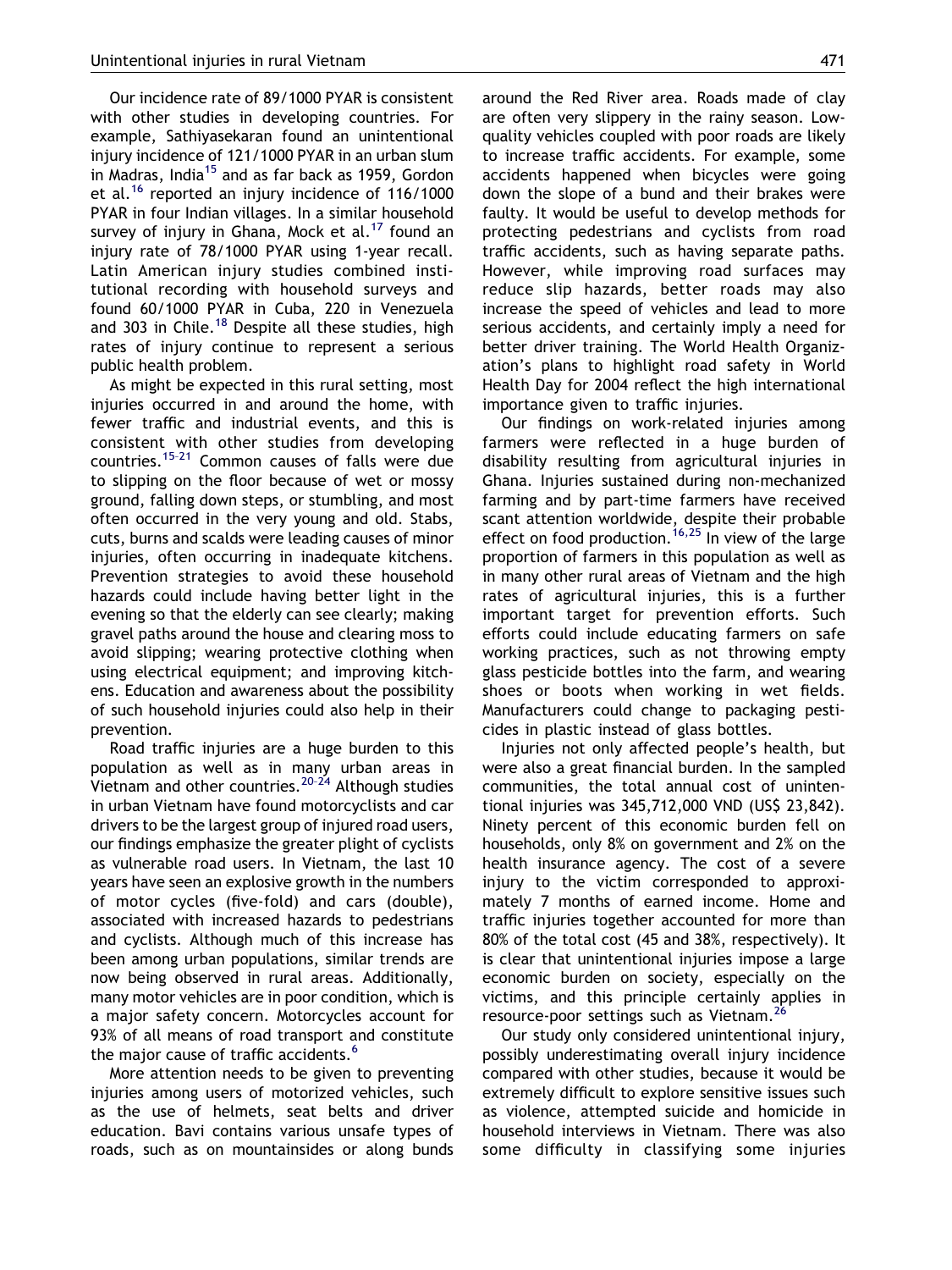between work and home, since some people are primarily farmers (in which case, farming is readily classified as 'work'), while many others employed in service industries also engage in parttime farming in their spare time, which may be perceived or recorded differently.<sup>[27](#page-7-0)</sup> The study relied on self-reporting by respondents. The veracity of some information such as the occurrence of injury events or the duration of the resultant disability could not be independently verified.<sup>[17](#page-6-0)</sup> This factor, along with recall bias, probably led to underestimates of injury problems.

Community-based household surveys gave more complete results than we could have obtained from facility-based studies, and thus the hidden part of the injury iceberg became more visible. It was valuable to make use of the field laboratory as a framework for these surveys, and to provide accurate denominators. We have demonstrated that injury is an important health problem in rural Vietnam, and identified some specific groups of high-risk individuals and injury types. It is likely that these findings could apply to rural communities in many developing countries. Simply documenting large numbers of injuries is not in itself sufficient, but it demonstrates a clear need for targeted injury prevention programmes, particularly against home and traffic injuries, which happen frequently and amount to a large economic and social burden. Intervention programmes need to be based on evidence, as well as being carefully monitored and evaluated using a similar injury surveillance methodology on a sentinel basis. We therefore hope that this comprehensive study will contribute to the Ministry of Health's injury prevention programme as well as providing a methodology for future injury assessments.

# Acknowledgements

<span id="page-6-0"></span>This study was conducted within the Epidemiological Field Laboratory for Health Systems Research (FilaBavi) in Vietnam, a collaborative research project between the Health Strategy and Policy Institute; Hanoi Medical School; Department of Planning, Ministry of Health, Hanoi; Division of International Health, Karolinska Institute, Stockholm; Umeå International School of Public Health, Umeå; and the Nordic School of Public Health, Göteborg, Sweden. Financial support from Sida/ SAREC, Stockholm, is gratefully acknowledged, but the organization played no direct role in the study.

## References

- 1. Berger LD, Mohan D. Injury control—a global view. New Delhi: Oxford University Press; 1996.
- 2. Smith G, Barss P. Unintentional injuries in developing countries: the epidemiology of a neglected problem. Epidemiol Rev 1991;13:228–66.
- 3. Cummings P, Koepsell TD, Mueller BA. Methodological challenges in injury epidemiology and injury prevention research. Annu Rev Public Health 1995;16:381–400.
- 4. Welander G, Svanström L, Ekman R, Safety promotion-an introduction. Stockholm: Karolinska Institutet, Department of Public Health Sciences, Division of Social Medicine; 2000.
- 5. World Bank. Vietnam moving forward: achievements and challenges in the transport sector. Hanoi; World Bank in Vietnam, [http://www.worldbank.org.vn/publication/](http://www.worldbank.org.vn/publication/pub01_01.htm) [pub01\\_01.htm](http://www.worldbank.org.vn/publication/pub01_01.htm); 1999 [accessed 20 Nov 2003].
- 6. Son ND. Traffic accidents, a burden for health and transport sectors and some solutions for the issue. Report from the first conference on implementation of the national policy on accident and injury prevention, Hanoi; 2002.
- 7. Tap NV. Injury situation in Phu Yen, Quang Ngai and da Nang provinces. Scientific reports: accident and injury—situation and interventions. Hanoi: Ministry of Health; 2002.
- 8. Tu NTH. The actual situation and setting up the national model on surveillance system of accidents and injuries. Scientific reports: accident and injury—situation and interventions. Hanoi: Ministry of Health; 2002.
- 9. Luau HC, Svanström L, Ekman R, Duong HL, Nguyen OC, Dahlgren G, et al. Development of a national injury prevention/safe community programme in Vietnam. Health Promot Internation 2001;16:47–54.
- 10. Hang HM, Ekman R, Bach TT, Byass P, Svanström L. Community-based assessment of unintentional injuries: a pilot study in rural Vietnam. Scand J Public Health 2003; 62(Suppl):38–44.
- 11. Long NH, Do TT, Van PH, Anh TT, Chuc NTK. FilaBavi DSS, Vietnam. In: Population and health in developing countries, volume 1: population, health and survival at INDEPTH sites. Ottawa: IDRC; 2002. p. 305–10.
- 12. Svanström L. Community intervention in accident and injury prevention in Indonesia. Stockholm: Department of Social Medicine, Karolinska Institute; 1990.
- 13. Nordic Medico-Statistical Committee. NOMESCO classification of external causes of injuries. 3rd ed. Copenhagen: Nordic Medico-Statistical Committee; 1997.
- 14. Byass P, Filabavi Study Group. Patterns of mortality in Bavi, Vietnam, 1999–2001. Scand J Public Health 2003;62(Suppl): 8–11.
- 15. Sathiyasekaran BW. Population-based cohort study of injuries. Injury 1996;27:695–8.
- 16. Gordon JE, Gulati PV, Wyon JB. Traumatic accidents in rural tropical regions: an epidemiological field study in Punjab, India. Am J Med Sci 1962;243:382–402.
- 17. Mock CN, Abantanga F, Cummings P, Koepsell TD. Incidence and outcome of injury in Ghana: a community-based survey. Bull World Health Organ 1999;77:955–64.
- 18. Bangdiwala SI, Anzola-Perez E, Romer CC, Schmidt B, Valdez-Lazo F, Toro J, et al. The incidence of injuries in young people: I. Methodology and results of a collaborative study in Brazil, Chile, Cuba and Venezuela. Int J Epidemiol 1990;19:115–24.
- 19. Ahmed N, Andersson R. Unintentional injury mortality and socio-economic development among 15–44-year-olds in a health transition perspective. Public Health 2000;114: 416–22.